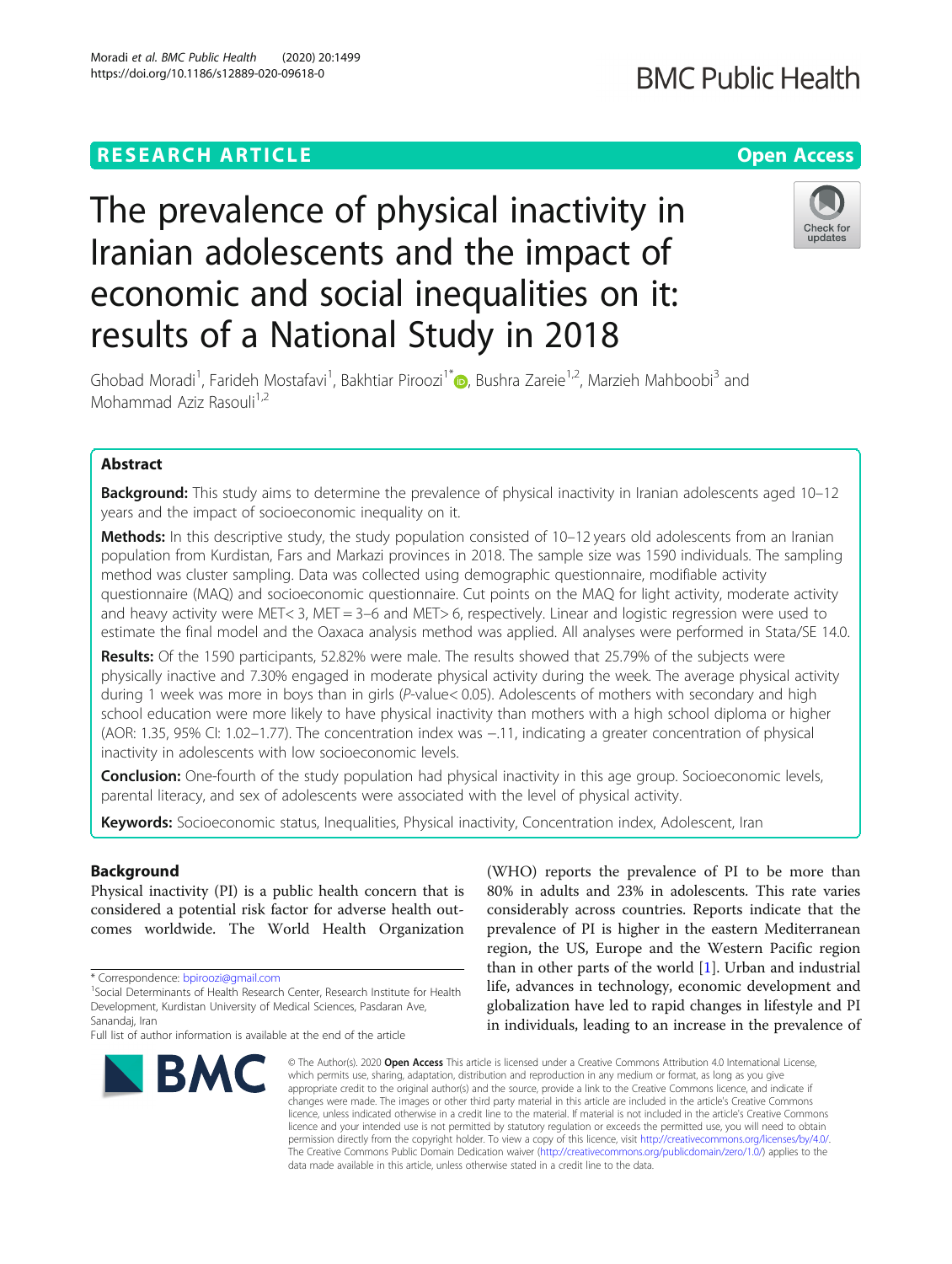related chronic diseases such as coronary heart disease, colon cancer, hypertension, stroke, breast cancer, type 2 diabetes and osteoporosis [[2](#page-7-0)].

Childhood is a duration of fast physical and cognitive development [[3](#page-7-0)]. Studies show that many behavioral risk factors for chronic diseases, including PI, are rooted in childhood and that the patterns of behavior developed during this period remain relatively stable in adolescence and adulthood  $[4, 5]$  $[4, 5]$  $[4, 5]$  $[4, 5]$ . PI leads to obesity, reducing working memory and brain health in children [\[6](#page-7-0)]. Therefore, it seems that children are an important target group for interventional and preventive activities. Any intervention in this group can be very effective in controlling the chronic diseases epidemic in adulthood [\[3\]](#page-7-0).

Today's adolescents are less active than their peers decades ago. Watching television and computer games are known to be the main causes of PI in adolescents. There are also other factors in Iran, such as living in small houses and apartments, the phenomenon of single adolescent or the low number of adolescent in each family, lack of appropriate sports facilities in the community and schools, pressure of lesson plans for high school students, preference of education than other aspects of life, disregard for sports at school and home and lack of security in the community that affect inactivity and lower activity of children and adolescents [[3,](#page-7-0) [7\]](#page-7-0).

One of the most important health indicators that influence one's attitude, behavior, and exposure to risk factors is socioeconomic status (SES). There is evidence to suggest that the lower the SES of a person, the worse their health status. There is, in fact, a social gradient in health that moves from the top to the bottom of the socioeconomic spectrum and creates gaps in health outcomes such as infection rates, mortality and disability across different social classes worldwide [[8\]](#page-7-0). In the 2014 study by Finger et al., the physical activity and SES of parents of German children aged 11–17 years were examined. The results showed that higher education of parents was negatively correlated with the level of PI of children [[9](#page-7-0)]. Rey-López's study [[10\]](#page-7-0) had similar results; its results showed an inverse relationship between socioeconomic factors such as parental education and child PI. A systematic review was also conducted to investigate socioeconomic factors affecting physical activity by Ragna Stalsberg et al. The results indicated a positive relationship between socio-economic factors and physical activity, especially the impact on leisure time [[11\]](#page-7-0).

To our knowledge, there is little information available on the status of physical activity in adolescents in Iran. So far, very few studies have been conducted to investigate the effect of socio-economic inequalities on PI in Iranian adolescents. Therefore, the aim of the present study was to determine the prevalence of PI in Iranian

adolescents aged 10–12 years and the effect of socioeconomic factors and economic inequalities on it.

#### Methods

# Study setting and participants

The population of this cross-sectional study was 10–12 years old children in fourth, fifth and sixth grades of elementary school. The final sample size was 1590 individuals. The multi-stage sampling method involving systematic classification, clustering and random methods were used. For the first step, the provinces of Iran were divided into three geographical clusters of 9, 9 and 13 provinces. One province was randomly selected from each cluster including Kurdistan province in the west, Markazi in the center and Fars in the east. In the next step, one city was randomly selected in the selected provinces including Marivan in Kurdistan, Saveh in Markazi and Garash in Fars. The number of children in the age range were 13,513 (Saveh), 9864 (Marivan) and 2561 (Garash). In order to reduce the error, the sample size of each cluster was selected proportional to the size of that cluster. Six elementary schools (three for girls and three for boys) were randomly selected from the primary schools in each city and 526 samples (263 female students and 263 male students) were randomly selected from each of the 10 to 12-year-old students (Grade 4, 5 and 6). Prior to the study, written consent was obtained from all parents and trained public health experts were used to collect data. Questionnaires used in this study included demographic information questionnaire, modifiable activity questionnaire (MAQ) [[12\]](#page-7-0) and socioeconomic status questionnaire which were completed by adolescents and parents at home based on the protocol.

In the MAQ questionnaire, each physical activity was weighted according to its metabolic equivalent (MET). One MET was the amount of energy consumed by a resting person every minute. Then, the level of physical activity was calculated in terms of hours of activity per week (MET-h/WK) and the subjects were divided into three groups based on their overall physical activity: light activity (MET<3), moderate activity (MET =  $3-6$ ) and heavy activity (MET> 6). Based on the studies, the reliability (Interclass correlation coefficient was calculated to assess the reliability) of this questionnaire is 0.97 and its validity is 0.47 (Pearson correlation coefficients was calculated to assess the validity) [[12\]](#page-7-0). To determine SES, questions were asked about parental assets. The SES of each province was measured based on an assets index computed for each province using the data on assets ownership of households (percent of the households that own computers, washing machines, dishwashers, vacuum cleaners, refrigerators, freezers, fridge freezers, car and Internet. Using a principal component analysis (PCA) method, an asset index was calculated and SES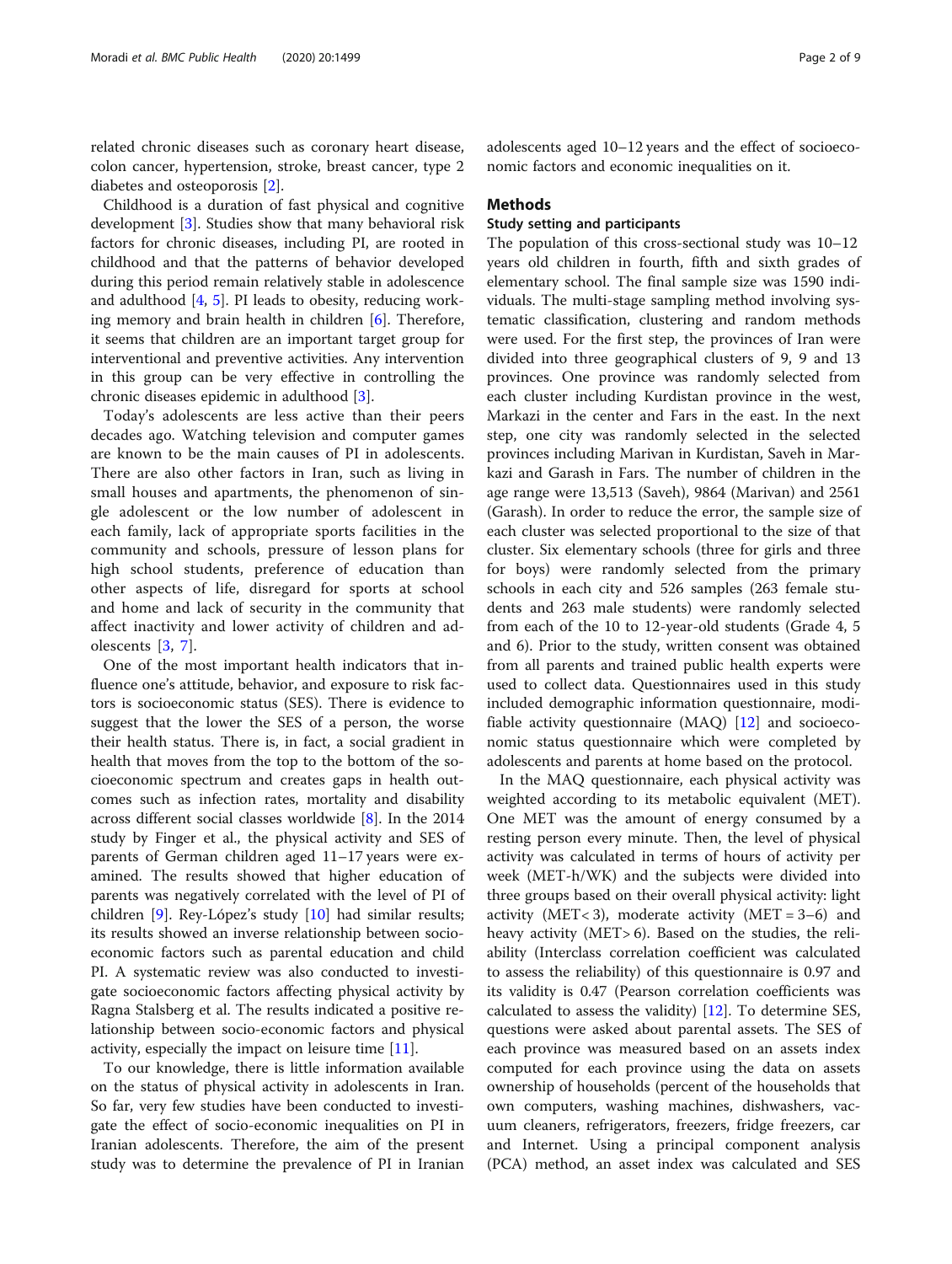has been determined by the assets index of the households computed  $(1 =$  poorest,  $5 =$  richest) based on the asset index.

#### Statistical analysis

To determine the SES, we used the method proposed by O'Donnell and Moradi, et al. [\[13,](#page-7-0) [14](#page-7-0)]. Accordingly, a socioeconomic status questionnaire consisting of a number of assets (including vacuum cleaners, computers or laptop, refrigerators or separate refrigerators, washing machine, Gas cooler, LCD or LED TV, mobile phone, dishwasher, furniture, oven, microwave oven, internet access, personal car, landline telephone, personal home and number of rooms) was used. PCA first identified the variables that had the most impact on the variance of all variables and then a new SES variable was constructed based on these variables. The PCA gives each asset a specific coefficient or weight then extracts a linear combination of the variables with the most variance. It then eliminates this variance and finds the second linear combination that describes the largest proportion of the residual variance, and continues this procedure. In this study, we developed an asset index using the PCA method. Five quintiles were constructed using the mean of this variable which divided the statistical population into 5 groups: very poor, poor, middle, rich and very rich. Finally, the PI variable was compared between the two very poor and very rich groups.

Logistic regression was used to evaluate the relationship between prevalence of outcome variables in different socioeconomic subgroups. The highest socioeconomic group was considered as the baseline. The model began with the baseline model and then added just significant determinants and explained the effect of each determinants contributing to inequality.

Concentration index (CI) and concentration curve (CC) methods were used to measure inequality. The CI quantitatively shows the degree of inequality at the income distribution level of a health variable. To calculate the relative CI, individuals are first sorted by socioeconomic status, and then the cumulative percentage of the population is plotted against a cumulative percentage of the health variable (enjoyment rate) to create the CC. CI values vary from + 1 to − 1 [[14\]](#page-7-0). It is one of the most common indices in calculating income inequality and socioeconomic status. Negative values indicate that the PI variable is concentrated among people with poor socioeconomic status and the CC is above the equality line. But positive values indicate that the PI variable is concentrated among the rich, and when the distribution of health among all individuals is the same, the CI will be zero. The Kakwani method was used to calculate the CI based on the following formula:

$$
C = \frac{2}{\mu} \text{COV} \left( y_{i,} R_{i} \right) \tag{1}
$$

In this formula, C is the concentration index, Cov is covariance, yi is health variable, Ri is economic rank, and  $\mu$  is mean health variable. Due to the limitations of this index for binary data, CI was normalized based on the method used by Wagstaff according to the following formula in which C is the standard concentration index and  $\mu$  is mean health variable [\[15](#page-7-0)].

$$
Wc = C/(1 - \mu)
$$
 (2)

After measuring the inequalities, the decomposition concentration index was used to determine the contribution of each of the determinants to inequality. According to the Wagstaff method, we considered a linear regression model in relation with PI variable (y) and a set of determinants  $(x_k)$ :

$$
y_i = \alpha + \sum_{k} \beta_k x_{ki} + \varepsilon_i \tag{3}
$$

i is the average i<sup>th</sup> person,  $\beta_k$  is the regression coefficient,  $\varepsilon_i$  is error coefficient or interpersonal changes. Based on the relationship between  $y_i$  and  $x_k$  in formula 3, we write C for PI as follows:

$$
C = \sum \left(\frac{\beta_k \overline{x}_k}{\mu}\right) C_k + \frac{GC_{\varepsilon}}{\mu} \tag{4}
$$

In this formula, inequality generally consists of two explained and unexplained parts. In the explained part, μ is the mean health variable,  $\beta_k$  is the regression coefficients for PI on the available determinants,  $\overline{x}_k$  is the mean of the determinants or  $x_k$ ,  $C_k$  is the concentration index C for the  $x_k$  determinant and in the unexplained part,  $\frac{GC_{\varepsilon}}{\mu}$  is the residual error in the total C for  $\varepsilon_i$  [\[14](#page-7-0)].

In this study, PI was considered as the response variable and Chi-square test was used to estimate the prevalence of response variable at each level of demographic variables. Multivariate logistic regression was used to estimate the final model based on variables with  $p < 0.1$  in chi-square test and calculation of univariate OR and AOR. All analyses were performed in Stata/SE 14.0.

#### Results

Of the 1590 participants, 410 (25.79%) were physically inactive, 116 (7.30%) had moderate physical activity and 1064 (66.92%) had heavy physical activity during the week.

Among the participants, 696 (44%) cycling, 633 (40%) football or handball, 613 (38%) went running, 485 (30%) volleyball, 347 (22%) swimming, 226 (14%) hiking or outings, 212 (13%) skating, 199 (12%) did martial arts, 133 (8%) ping pong or badminton, 124 (7%) dance or rhythmic movements, 116 (7%) gymnastics and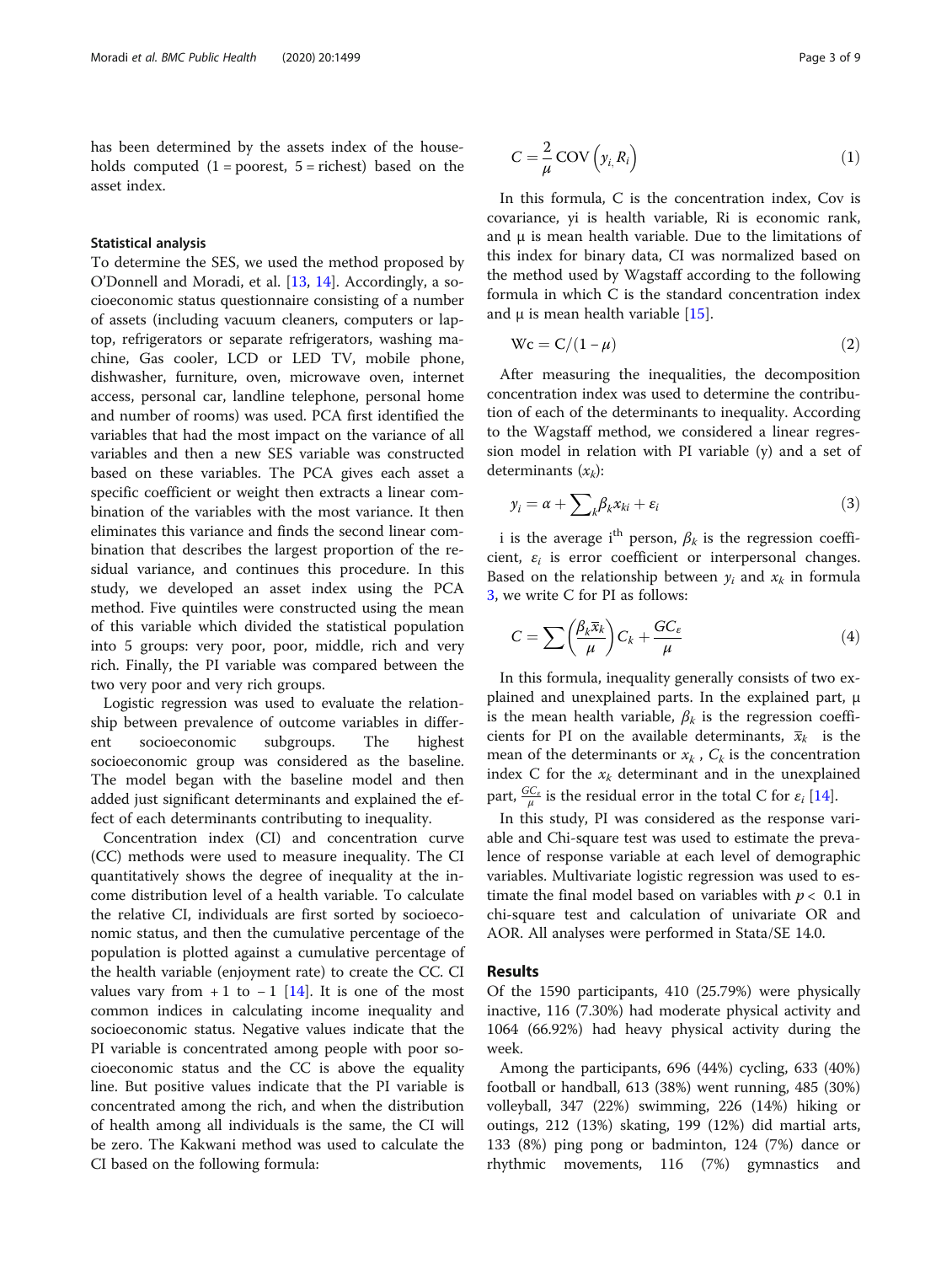endurance sports, 100 (6%) basketball, 78 (5%) wrestling, (2%) bodybuilding or weightlifting, 8 (0.05%) skiing, and 90 people (5%) did other physical activities.

The mean (standard deviation) of total physical activity in terms of (MET-h/WK) was 40.72 (76.2). The mean (SD) of physical activity among girls was 30.87 (58.44) and among boys was 49.61 (88.28) MET hours per week. The mean (SD) of physical activity among fourthgraders was 40.1 (77.9), fifth graders 38.7 (64.7) and sixth graders 43.5 (88.3). Table 1 shows physical activity in terms of sex, educational grade, BMI, maternal education, father education, age of father, age of mother, highest education level of both parents, and household size. Mean physical activity during 1 week was significantly different between boys and girls ( $P < 0.05$ ).

In Table [2](#page-4-0), univariate OR is presented for those variables in Table 1 that had a significant relationship at  $P =$ 

0.2 with physical activity level, using univariate and multivariate logistic regression. The OR for the variables of sex and maternal education had a significant relationship with physical activity level ( $P < 0.05$ ). In multivariate logistic regression, sex and maternal education at secondary and high school level had a significant relationship with physical activity level ( $P < 0.05$ ).

Also, the concentration index for PI was negative  $(Cl =$ − 0.11), indicating inadequate activity in adolescents with low socioeconomic status. The Fig. [1](#page-4-0) indicated propoor inequality for PI, CC of PI in is above the equality line, indicating a greater concentration of PI in the poorer group of the community.

Table [3](#page-5-0) shows the results of CI decomposition for PI in adolescents. The reference group of 10-year-old male students with parents under 35 years of age and high school diploma or academic education was considered

| Variable <sup>a</sup>        | Subgroups                | <b>Number</b><br>(%) | <b>Physical Activity (MET)</b> |              | <b>P</b> - |
|------------------------------|--------------------------|----------------------|--------------------------------|--------------|------------|
|                              |                          |                      | $\leq 6$                       | > 6          | value      |
| Sex                          | Man                      | 836 (52.58)          | 241 (28.83)                    | 595 (71.17)  | < 0.001    |
|                              | Female                   | 754 (47.42)          | 285 (37.80)                    | 469 (62.20)  |            |
| Age groups                   | 10                       | 224 (14.09)          | 67 (29.91)                     | 157 (70.09)  | 0.290      |
|                              | 11                       | 768 (48.30)          | 268 (34.90)                    | 500 (65.10)  |            |
|                              | 12                       | 597 (37.55)          | 191 (31.99)                    | 406 (68.01)  |            |
| Household size               | $4\leq$                  | 927 (58.30)          | 295 (31.82)                    | 632 (68.18)  | 0.525      |
|                              | >4                       | 593 (37.30)          | 198 (33.39)                    | 395 (66.61)  |            |
| <b>BMI</b>                   | Under 5 percentiles      | 102 (6.42)           | 37 (36.27)                     | 65 (63.73)   | 0.732      |
|                              | 5-50 Percentiles         | 484 (30.44)          | 163 (33.68)                    | 321 (66.32)  |            |
|                              | 50-85 Percentiles        | 561 (35.28)          | 176 (31.37)                    | 385 (68.63)  |            |
|                              | Overweight & Obese       | 429 (26.98)          | 143 (33.33)                    | 286 (66.67)  |            |
| Parental' level of education | Non-academic             | 1241 (78.05)         | 413 (33.28)                    | 828 (66.72)  | 0.560      |
|                              | Academic                 | 320 (20.13)          | 101 (31.56)                    | 219 (68.44)  |            |
| Mother education             | Illiterate and primary   | 591 (37.17)          | 201 (34.01)                    | 390 (65.99)  | 0.074      |
|                              | Mid school & high school | 397 (24.97)          | 145 (36.52)                    | 252 (63.48)  |            |
|                              | Diploma & academic       | 565 (35.53)          | 168 (29.73)                    | 397 (70.27)  |            |
| Father education             | Illiterate and primary   | 390 (24.53)          | 130 (33.33)                    | 260 (66.67)  | 0.300      |
|                              | Mid school & high school | 414 (26.04)          | 146 (35.27)                    | 268 (64.73)  |            |
|                              | Diploma & academic       | 735 (46.23)          | 227 (30.88)                    | 508 (69.12)  |            |
| Mother age                   | < 35                     | 507 (31.89)          | 165 (32.54)                    | 342 (67.46)  | 0.761      |
|                              | $35 - 44$                | 759 (47.74)          | 244 (32.15)                    | 515 (67.85)  |            |
|                              | >45                      | 166 (10.44)          | 49 (29.52)                     | 117 (70.48)  |            |
| Father age                   | < 35                     | 111 (6.98)           | 37 (33.33)                     | 74 (66.67)   | 0.566      |
|                              | $35 - 44$                | 916 (57.61)          | 294 (32.10)                    | 622 (67.90)  |            |
|                              | >45                      | 421 (26.48)          | 124 (29.45)                    | 297 (70.55)  |            |
| Total                        | ÷                        | 1590 (100)           | 526 (33.08)                    | 1064 (66.92) |            |

Table 1 Physical inactivity in terms of demographic variables

<sup>a</sup>Number of missing values for each variable (%):

Age group 1(0.06); Household size 70 (4.40); BMI 14 (0.88); parental' level of education: 29 (1.82); Mother education: 37 (2.33); father education: 51(3.21) Mother age:158 (9.94); Father age: 142 (8.93);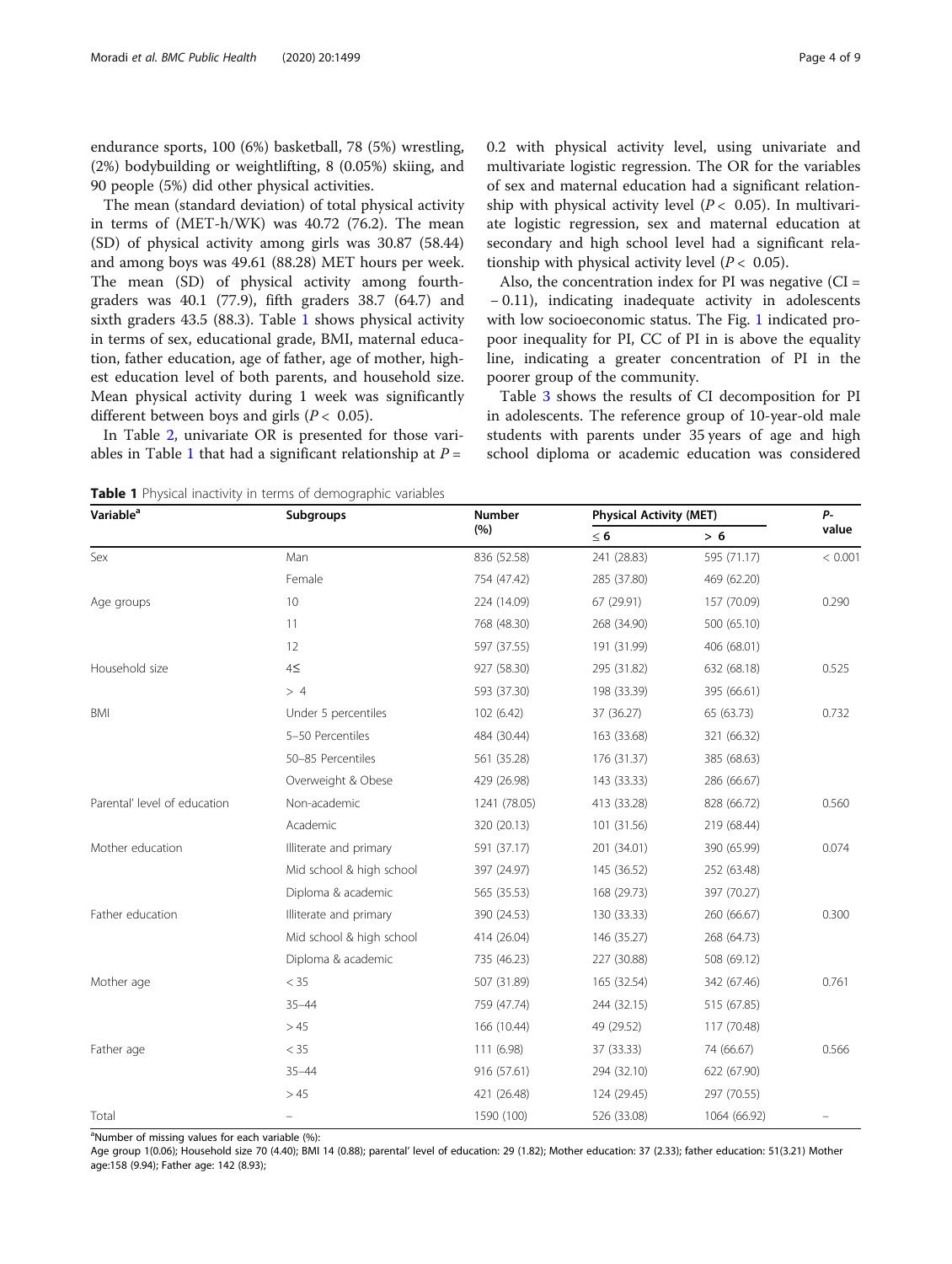|                          | Number (%)  | OR (95%CI)       | P-value | <b>AOR (95%CI)</b> | P-value |
|--------------------------|-------------|------------------|---------|--------------------|---------|
| Male                     | 836 (52.58) | Ref.             |         | Ref.               |         |
| Female                   | 754 (47.42) | 1.50 (1.22-1.85) | < 0.001 | 1.56 (1.26 1.93)   | < 0.001 |
| Diploma & academic       | 565 (36.38) | Ref.             |         | Ref.               |         |
| Illiterate and primary   | 591 (38.06) | 1.22 (0.95 1.56) | 0.119   | $1.17(0.91\_1.51)$ | 0.209   |
| Mid school & high school | 397 (25.56) | 1.36 (1.04 1.79) | 0.027   | 1.35 (1.02 1.77)   | 0.033   |
|                          |             |                  |         |                    |         |

<span id="page-4-0"></span>Table 2 Univariate and multivariate logistic regression of physical inactivity

Effects of two variables sex and Mother education, were adjusted in multivariable model

the highest economic class and household size of less than 4 children. Unfavorable economic situation (− 537.41%), father's education (385.87%) and household size (123.11%) respectively had the greatest role in creating inequalities in PI. The contribution of mother's education in creating inequality was − 181.17. The contribution of parents' age in creating inequality at age 35 to 44 was 45.39 and 8.96, respectively, and the contribution of age was − 52.85 (Table [3](#page-5-0)).

# **Discussion**

Based on the findings of this study, about 26% of adolescents were physically inactive. Female adolescents and adolescents with less educated mothers were significantly more physically inactive. Also, according to the centralized index, inequality was seen in the PI rate, so that the PI was concentrated in lower socioeconomic classes. Adverse economic conditions, paternal education, and household size were the most important factors associated with PI inequality.

PI is one of the most important risk factors for mortality worldwide. It is one of the pests of industrial life that is increasing every year due to advances in science and technology [\[16](#page-7-0)].

The results showed that about one quarter of adolescent in the study had PI. The results of other studies conducted in Iran and other parts of the world also show a high prevalence of PI in adolescent all over the world [[17](#page-7-0)–[19](#page-7-0)]. The results of the study by Kelishadi et al. on 6–18 years children showed that 24% of them were physically inactive and the average physical activity in boys was higher than in girls, which is consistent with the present study [\[19\]](#page-7-0). A systematic review to assess PI in Arab countries also found that the prevalence of PI was higher in girls than in boys [\[20](#page-7-0)]. Differences in physical activity can be influenced by gender-defined roles or societal norms and values, which may result in women having less access to resources for exercise and have fewer choices for leisure time [[21](#page-7-0), [22\]](#page-7-0). Also, differences in psychological and behavioral aspects can be effective in making these differences [\[23\]](#page-7-0).

The findings showed that adolescents with mothers with low levels of literacy had a higher chance of PI than others. Mothers with more education appear to be more aware of the importance of regular physical activity in

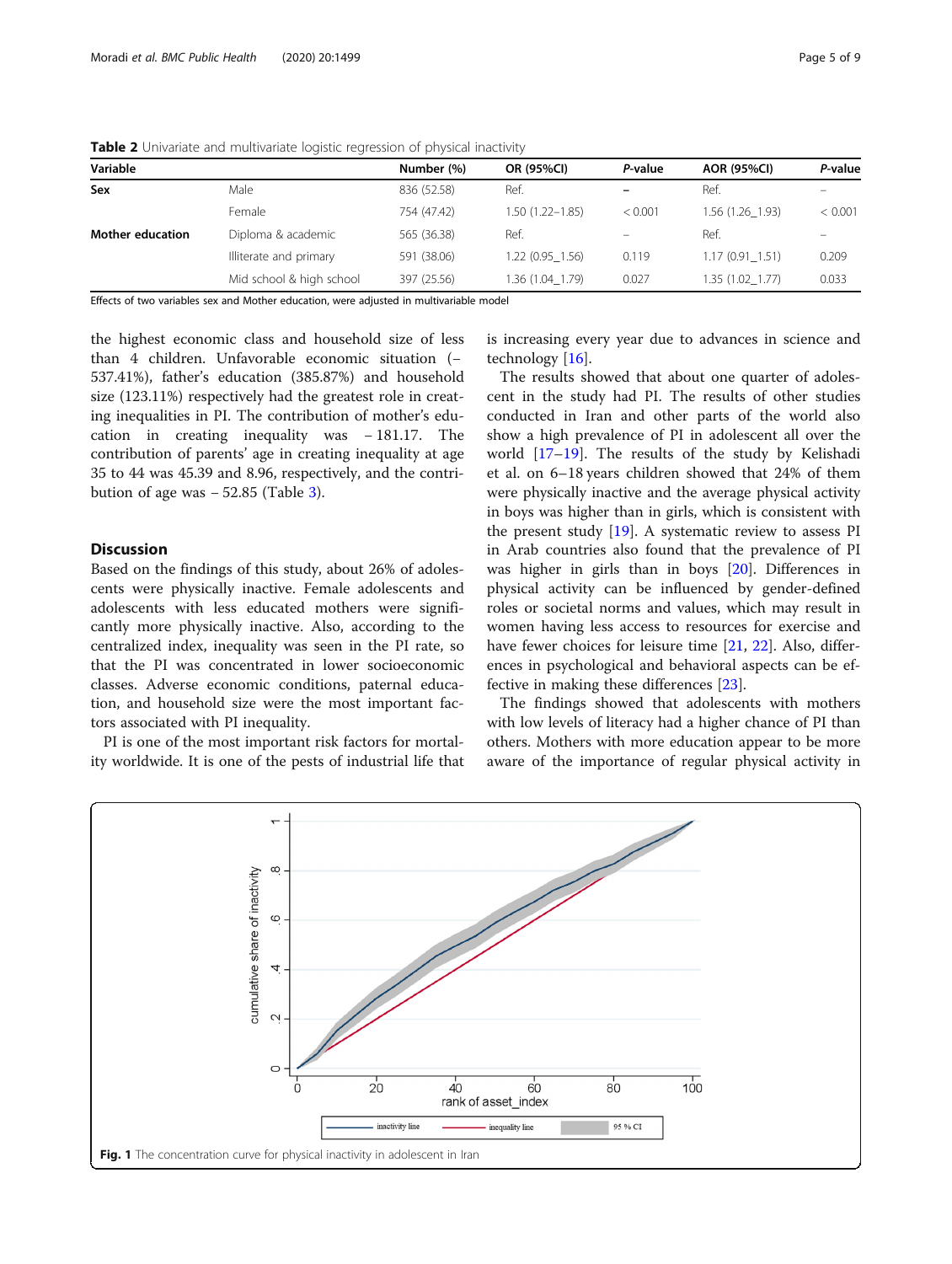| Variables               | Coef     | Elast    | C1       | Cont to C | $\mathsf{C}\%$ |
|-------------------------|----------|----------|----------|-----------|----------------|
| Sex                     |          |          |          |           |                |
| Male                    |          |          |          |           |                |
| Female                  | $-0.011$ | $-0.084$ | 0.049    | $-0.004$  | $-15.92$       |
| Age                     |          |          |          |           |                |
| 10                      |          |          |          |           |                |
| 11                      | $-0.041$ | $-0.195$ | $-0.004$ | 0.000     | 3.27           |
| 12                      | 0.042    | 0.183    | $-0.076$ | $-0.013$  | $-52.85$       |
| Economic statue         |          |          |          |           |                |
| Poorest SES             | 0.073    | 0.191    | $-0.741$ | $-0.142$  | $-537.41$      |
| 2th SES                 | 0.031    | 0.086    | $-0.362$ | $-0.031$  | $-118.02$      |
| Middle SES              | 0.053    | 0.140    | 0.015    | 0.002     | 8.02           |
| 4th SES                 | $-0.009$ | $-0.025$ | 0.380    | $-0.009$  | $-37.25$       |
| 5th SES                 |          |          |          |           |                |
| Size of family          |          |          |          |           |                |
| $4\leq$                 |          |          |          |           |                |
| >4                      | $-0.058$ | $-0.256$ | $-0.126$ | 0.032     | 123.11         |
| Mother Education        |          |          |          |           |                |
| Uneducated & Elementary | $-0.057$ | $-0.386$ | 0.123    | $-0.047$  | $-181.17$      |
| Middle & High school    | 0.007    | 0.028    | 0.047    | 0.001     | 5.03           |
| Diploma and academic    |          |          |          |           |                |
| Father Education        |          |          |          |           |                |
| Uneducated & Elementary | 0.103    | 0.859    | 0.118    | 0.102     | 385.87         |
| Middle & High school    | 0.062    | 0.186    | $-0.037$ | $-0.007$  | $-26.64$       |
| Diploma and academic    |          |          |          |           |                |
| Mother age              |          |          |          |           |                |
| $<$ 35                  |          |          |          |           |                |
| $35 - 44$               | $-0.007$ | $-0.050$ | $-0.046$ | 0.002     | 8.96           |
| >45                     | 0.026    | 0.057    | $-0.010$ | $-0.000$  | $-2.17$        |
| Father age              |          |          |          |           |                |
| $<$ 35                  |          |          |          |           |                |
| $35 - 44$               | 0.050    | 0.399    | 0.030    | 0.012     | 45.39          |
| >45                     | 0.004    | 0.021    | $-0.052$ | $-0.001$  | $-4.19$        |

<span id="page-5-0"></span>

|  |  | <b>Table 3</b> Decomposition of concentration results for physical inactivity |
|--|--|-------------------------------------------------------------------------------|
|--|--|-------------------------------------------------------------------------------|

Coeff Marginal effects, Elast elasticity, CI Concentration index of the social determinants, Cont to C Contribution to the overall concentration index, C% unadjusted percentage calculated on the overall explained portion of the C

adolescents [\[24,](#page-7-0) [25](#page-7-0)]. However, the results of some studies are different and show that the level of physical activity in adolescent decreases as mothers' education and employment levels increase [\[26\]](#page-7-0). These differences may be justified by different cultural and family backgrounds. Providing proper awareness and education about the necessity of physical activity in adolescents is one of the critical issues that should be considered for families. One message of this study to improve physical activity is to increase mothers' education level.

Another determinant of health and well-being in all periods of life is socio-economic status, which is considered an important factor in creating health inequalities in populations [[27](#page-7-0)]. In this study, the factors affecting inequality were investigated using the decomposition model. The findings showed that low economic status, level of education of the father and the family size were the most important factors in creating inequality. CI analysis showed that people with low economic status had less physical activity than other adolescent. These adolescent may not have access to sports facilities and equipment due to their cost constraints or may be reluctant to do so due to lack of time and lack of access to safe and appropriate sports facilities [\[28](#page-7-0)]. A study by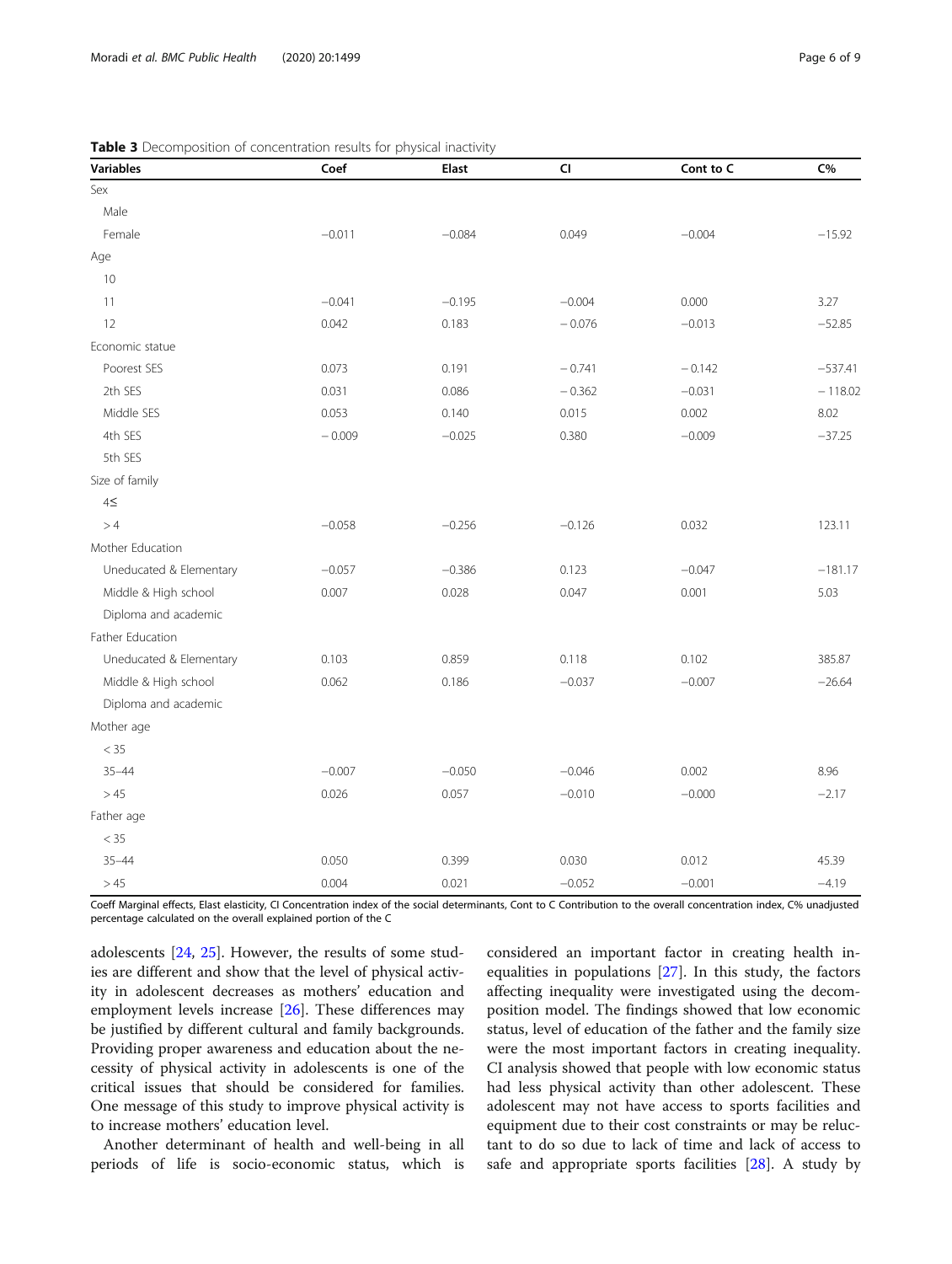Prins et al. on Dutch adolescents showed that adolescents' lack of involvement in sport activities was highly correlated with lack of access to sports venues, parks and green spaces, and the socioeconomic status of households in a neighborhood [\[29](#page-7-0)]. On the other hand, some scholars believe that people in the upper classes are most aware of the goals of a regular physical activity promotion program [[30](#page-7-0), [31\]](#page-8-0). However, some studies have had different results and have shown that children in the upper classes may have less physical activity for reasons such as having a more prosperous life, more consumption of fast foods, more use of vehicles, computer games, mobile phones, etc. [\[32](#page-8-0), [33](#page-8-0)].

In the present study, fathers' education level also played an important role in creating inequalities: children of fathers with low educational level were more inactive. This difference may be due to the low level of literacy, awareness and attitude of the head of household that who is mostly the father towards the benefits of physical activity of adolescent and not providing suitable conditions for physical activity in children according to their life preferences. It seems that when education level of parents increases, they have more information and they can better encourage their adolescents to do physical activity. Similar results were obtained in the Eduardo Gonzalo-Almorox study, which examined the effect of socio-economic inequalities on leisure-time inactivity of Spanish adolescents. The results of this study showed that the education level of household head and family income were the main socio-economic inequalities affecting child inactivity [[34\]](#page-8-0). Also, in the present study, household size or the number of individuals in the family was one of the factors affecting the inactivity of adolescent. Adolescents with more than 4 family members had more PI than families with less than 4 members.

In a study carried out in Kurdistan in 2014, the factors affecting inequality in PI of adolescent aged 10–12 were investigated using Oxaca model. The results of the study showed that the PI of individuals in the lower socioeconomic classes was higher than the others. In the initial model, increased maternal literacy, improved socioeconomic status, and improved living place were all effective in increasing physical activity. Environmental problems such as lack of open space, parks, or sports fields often make it difficult that some adolescent engage in sufficient physical activity.

It seems that, given the contradictions in the results of various studies, education on the importance of public health and adopting healthy behaviors during childhood and adulthood due to the dangers of inadequate physical activity are essential to have a healthy community away from economic and social differences. School-based interventions, with the involvement of students' families, and multidisciplinary interventions such as active

commuting from/to school, active Physical training lessons, active school break, sleep health promotion can ultimately lead to increased physical activity in children and adolescents [\[35](#page-8-0), [36](#page-8-0)].

In the present study, cycling and sports such as soccer or handball were more common than other physical activities, and skiing accounted for the lowest percentage of physical activity in adolescents. This difference, on the one hand, may be due to the availability of sports facilities for both sexes, the costs and seasonality of a sport, and, on the other hand, due to parents' views on its impact on adolescents future. These results indicate that boys and girls have different expectations and interests in choosing their physical activities, which is very important for policy-making and planning.

One of the limitations of this study may be recall bias due to questions about subjects' activities in a past period, which were attempted to be reduced as much as possible by training and protocol preparation. Another limitation is uncertainty about the measure of association in a cross-sectional study. However, the present study with a large sample size provides valuable evidence on family and behavioral risk factors affecting PI in Iranian adolescents, which can justify further related studies, effective interventions, and planning and policy making.

## Conclusion

One quarter of the study population had PI, which is alarming for this age group. The situation of the girls was worse. PI was more concentrated in adolescents with poorer socioeconomic status. Socioeconomic levels, parental literacy, and children's sex were factors affecting the level of physical activity. Improving the socioeconomic status of households, increasing the education of parents and especially mothers, and paying more attention to groups with lower socioeconomic status are recommended to improve physical activity in adolescent. Large-scale national policies are recommended to promote physical activity in adolescents. Increase in parental knowledge through local mass media (TV, Radio) or other communication strategies may be associated with more support for participation in physical activity.

Domestic governments have a key role to play in promoting physical activity. Design and construction of safe places like parks, soccer fields, and walking trails are associated with more outdoor play especially in adolescents with lower economic levels that needs national policies.

### Supplementary information

Supplementary information accompanies this paper at [https://doi.org/10.](https://doi.org/10.1186/s12889-020-09618-0) [1186/s12889-020-09618-0](https://doi.org/10.1186/s12889-020-09618-0).

Additional file 1.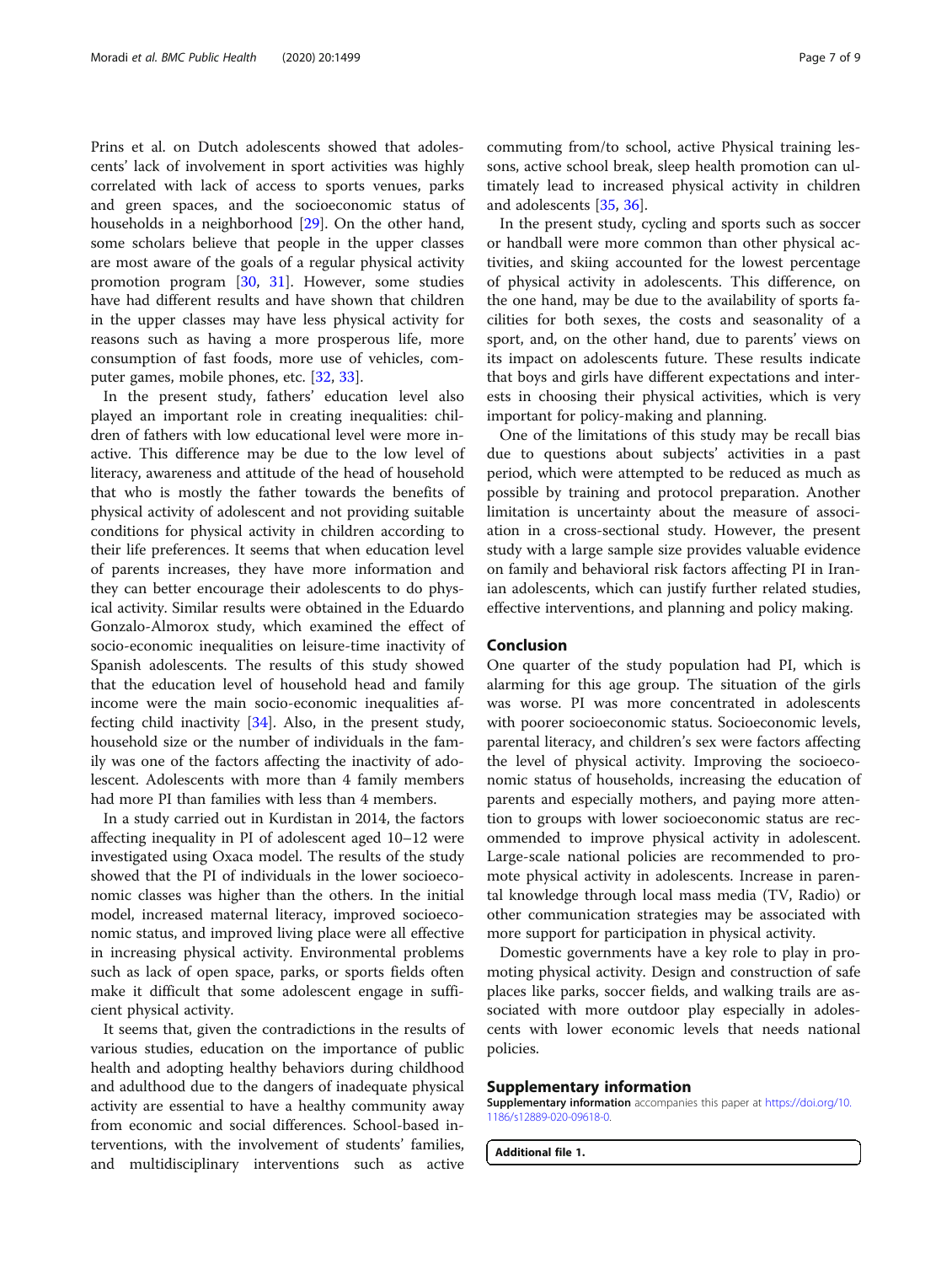#### <span id="page-7-0"></span>Abbreviations

PI: Physical inactivity; MAQ: Modifiable activity questionnaire; SES: Socioeconomic status; PCA: Principal component analysis; SD: Standard deviation

#### Acknowledgments

The authors would like to thank all participants for help us to perform this study.

#### Authors' contributions

GM and BP conceived and designed the study. BZ, FM, BP and GM analyzed and interpreted the data, and drafted the manuscript. GM, BP, MM, BZ and MAR were involved in the composition of the study tool, supervision of the research process and critical revision and review of the manuscript. All the authors read and approved the final manuscript.

#### Funding

This study was funded by Vice Chancellor for Research and Technology of Kurdistan University of Medical Sciences, Sanandaj, Iran. The funding body played no role in the design of the study, collection, analysis, or interpretation of data or in writing the manuscript.

#### Availability of data and materials

The datasets used and/or analyzed during the current study can be made available by the corresponding author on reasonable request.

#### Ethics approval and consent to participate

Written informed consent was obtained from all parents before entering adolescent to the study, also children provided verbal assent at each measurement occasion. The approval for this study was obtained from the Ethics Committee of Kurdistan University of Medical Science (IR.MUK.REC.1396.164).

#### Consent for publication

Not applicable.

#### Competing interests

The authors have no conflicts of interest to declare.

#### Author details

<sup>1</sup>Social Determinants of Health Research Center, Research Institute for Health Development, Kurdistan University of Medical Sciences, Pasdaran Ave, Sanandaj, Iran. <sup>2</sup>Clinical Research Development Center, Kowsar Hospital, Kurdistan University of Medical Sciences, Sanandaj, Iran. <sup>3</sup>Center for Communicable Disease Control, Ministry of Health and Medical Education, Tehran, Iran.

#### Received: 28 April 2020 Accepted: 27 September 2020 Published online: 02 October 2020

#### References

- 1. World Health Organization. Global Strategy on Diet, Physical Activity and Health 2015. Available from: [http://www.who.int/dietphysicalactivity/pa/en/.](http://www.who.int/dietphysicalactivity/pa/en/) Cited Accessed 30 Oct 2019.
- 2. Humphreys BR, McLeod L, Ruseski JE. Physical activity and health outcomes: evidence from Canada. Health Econ. 2014;23(1):33–54.
- 3. Gao Z, Chen S, Sun H, Wen X, Xiang P. Physical activity in children's health and cognition. Biomed Res Int. 2018;2018:8542403.
- 4. Telama R, Yang X, Viikari J, Välimäki I, Wanne O, Raitakari O. Physical activity from childhood to adulthood: a 21-year tracking study. Am J Prev Med. 2005;28(3):267–73.
- 5. Goran M, Hunter G, Nagy T, Johnson R. Physical activity related energy expenditure and fat mass in young children. Int J Obes. 1997;21(3):171.
- 6. Hidding LM, Altenburg TM, van Ekris E, Chinapaw MJM. Why Do Children Engage in Sedentary Behavior? Child- and Parent-Perceived Determinants. Int J Environ Res Public Health. 2017;14(7):671.
- Zhang T, Wang P, Liu H, Wang L, Li W, Leng J, et al. Physical activity, TV watching time, sleeping, and risk of obesity and hyperglycemia in the offspring of mothers with gestational diabetes mellitus. Sci Rep. 2017;7: 41115.
- 8. Pulsford RM, Griew P, Page AS, Cooper AR, Hillsdon MM. Socioeconomic position and childhood sedentary time: evidence from the PEACH project. Int J Behav Nutr Phys Act. 2013;10(1):105.
- 9. Finger JD, Mensink GB, Banzer W, Lampert T, Tylleskär T. Physical activity, aerobic fitness and parental socio-economic position among adolescents: the German health interview and examination survey for children and adolescents 2003–2006 (KiGGS). Int J Behav Nutr Phys Act. 2014;11(1):43.
- 10. Rey-López JP, Tomas C, Vicente-Rodriguez G, Gracia-Marco L, Jiménez-Pavón D, Pérez-Llamas F, et al. Sedentary behaviours and socio-economic status in Spanish adolescents: the AVENA study. Eur J Pub Health. 2010;21(2):151–7.
- 11. Stalsberg R, Pedersen AV. Are differences in physical activity across socioeconomic groups associated with choice of physical activity variables to report? Int J Environ Res Public Health. 2018;15(5):922.
- 12. Delshad M, Ghanbarian A, Ghaleh NR, Amirshekari G, Askari S, Azizi F. Reliability and validity of the modifiable activity questionnaire for an Iranian urban adolescent population. Int J Prev Med. 2015;6:3.
- 13. Moradi G, Mostafavi F, Azadi N, Esmaeilnasab N, Ghaderi E. Socioeconomic inequality in childhood obesity. J Res Health Sci. 2017;17(3):391.
- 14. O'donnell O, Van Doorslaer E, Wagstaff A, Lindelow M. Analyzing health equity using household survey data: a guide to techniques and their implementation: the World Bank; 2007.
- 15. Wagstaff A. The bounds of the concentration index when the variable of interest is binary, with an application to immunization inequality. Health Econ. 2005;14(4):429–32.
- 16. Anderson E, Durstine JL. Physical activity, exercise, and chronic diseases: a brief review. Sports Med Health Sci. 2019;1(1):3–10.
- 17. Peltzer K, Pengpid S. Leisure time physical inactivity and sedentary behaviour and lifestyle correlates among students aged 13–15 in the association of southeast Asian nations (ASEAN) member states, 2007–2013. Int J Environ Res Public Health. 2016;13(2):217.
- 18. Bloemers F, Collard D, Paw MCA, Van Mechelen W, Twisk J, Verhagen E. Physical inactivity is a risk factor for physical activity-related injuries in children. Br J Sports Med. 2012;46(9):669–74.
- 19. Kelishadi R, Qorbani M, Djalalinia S, Sheidaei A, Rezaei F, Arefirad T, et al. Physical inactivity and associated factors in Iranian children and adolescents: the weight disorders survey of the CASPIAN-IV study. J Cardiovasc Thorac Res. 2017;9(1):41.
- 20. Sharara E, Akik C, Ghattas H, Obermeyer CM. Physical inactivity, gender and culture in Arab countries: a systematic assessment of the literature. BMC Public Health. 2018;18(1):639.
- 21. Forthofer M, Dowda M, O'Neill JR, Addy CL, McDonald S, Reid L, et al. Effect of child gender and psychosocial factors on physical activity from fifth to sixth grade. J Phys Act Health. 2017;14(12):953–8.
- 22. Hatamzadeh Y, Habibian M, Khodaii A. Walking behavior across genders in school trips, a case study of Rasht, Iran. J Transport Health. 2017;5:42–54.
- 23. Blatchford P, Baines E, Pellegrini A. The social context of school playground games: sex and ethnic differences, and changes over time after entry to junior school. Br J Dev Psychol. 2003;21(4):481–505.
- 24. Hesketh K, Crawford D, Salmon J. Children's television viewing and objectively measured physical activity: associations with family circumstance. Int J Behav Nutr Phys Act. 2006;3(1):36.
- 25. Kestilä L, Mäki-Opas T, Kunst AE, Borodulin K, Rahkonen O, Prättälä R. Childhood adversities and socioeconomic position as predictors of leisure-time physical inactivity in early adulthood. J Phys Act Health. 2015;12(2):193–9.
- 26. Sherar LB, Griffin TP, Ekelund U, Cooper AR, Esliger DW, van Sluijs EM, et al. Association between maternal education and objectively measured physical activity and sedentary time in adolescents. J Epidemiol Community Health. 2016;70(6):541–8.
- 27. O'Donoghue G, Kennedy A, Puggina A, Aleksovska K, Buck C, Burns C, et al. Socio-economic determinants of physical activity across the life course: A "DEterminants of DIet and Physical ACtivity" (DEDIPAC) umbrella literature review. PLoS One. 2018;13(1):e0190737.
- 28. Henriksen PW, Rayce SB, Melkevik O, Due P, Holstein BE. Social background, bullying, and physical inactivity: national study of 11- to 15-year-olds. Scand J Med Sci Sports. 2016;26(10):1249–55.
- 29. Prins RG, Mohnen SM, van Lenthe FJ, Brug J, Oenema A. Are neighbourhood social capital and availability of sports facilities related to sports participation among Dutch adolescents? Int J Behav Nutr Phys Act. 2012;9(1):90.
- 30. Bauman AE, Reis RS, Sallis JF, Wells JC, Loos RJ, Martin BW, et al. Correlates of physical activity: why are some people physically active and others not? Lancet. 2012;380(9838):258–71.